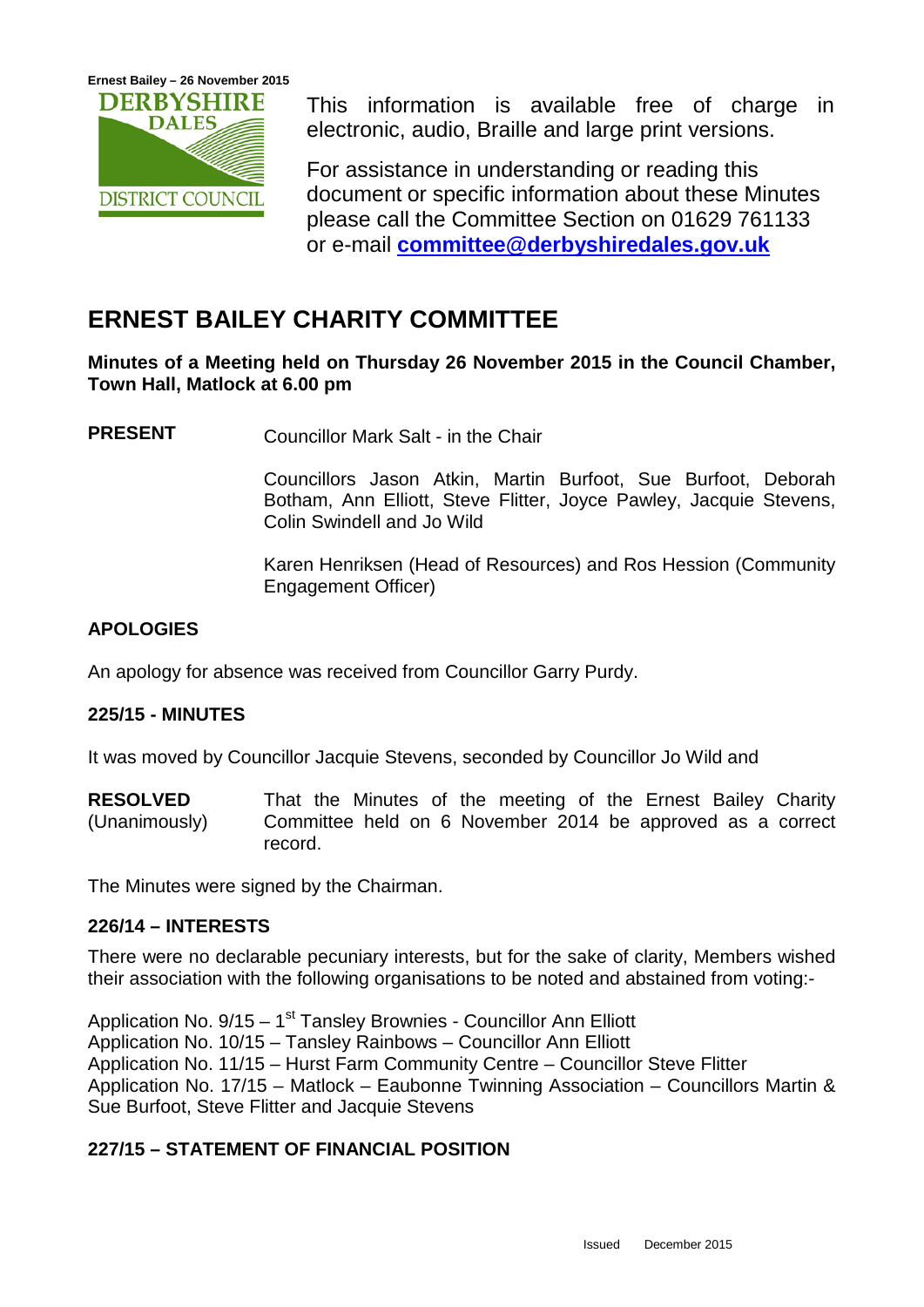The Committee considered a report, which set out the Charity's financial position as at the end of the 2014/15 financial year, together with estimates for 2015/2016.

The charitable fund administered by the District Council had earned on average an interest rate of 1.0% during the year.

The amount available in the distribution fund at  $1<sup>st</sup>$  April 2015, excluding the maintenance provision, was £38,862.

It was moved by Councillor Steve Flitter, seconded by Councillor Colin Swindell and

- **RESOLVED** (Unanimously) 1. That the financial statement for the 2014/15 financial year be received.
	- 2. That the funds of the Charity continue to be invested with Derbyshire Dales District Council.

### **228/15 – DISTRIBUTION OF CHARITABLE FUNDS**

The Committee considered a total of 28 applications for Grant Aid.

It was moved by Councillor Steve Flitter, seconded by Councillor Jacquie Stevens and

### **RESOLVED**

- (Unanimously) 1. That grant awards be made conditional upon them being used for the purpose for which the application was made.
	- 2. That grant aid as indicated on the attached schedule be awarded to the various organisations.

# **229/15 – APPLICATION NO 2/15 – MATLOCK BAILEANS HOCKEY CLUB**

It was moved by Councillor Martin Burfoot, seconded by Councillor Colin Swindell and

**RESOLVED** That a grant of £50 be awarded to Matlock Baileans Hockey Club.

**Voting** In favour 10 Against 1 Abstentions 0

# **230/15 – APPLICATION NO 9/15 – 1st TANSLEY BROWNIES**

It was moved by Councillor Steve Flitter, seconded by Councillor Jacquie Stevens and

**RESOLVED** That a grant of £50 be awarded to 1<sup>st</sup> Tansley Brownies.

**Voting** In favour 10 Against 0 Abstentions 1

# **231/15 – APPLICATION NO 10/15 – TANSLEY RAINBOWS**

It was moved by Councillor Jason Atkin, seconded by Councillor Joyce Pawley and

**RESOLVED** That a grant of £50 be awarded to Tansley Brownies.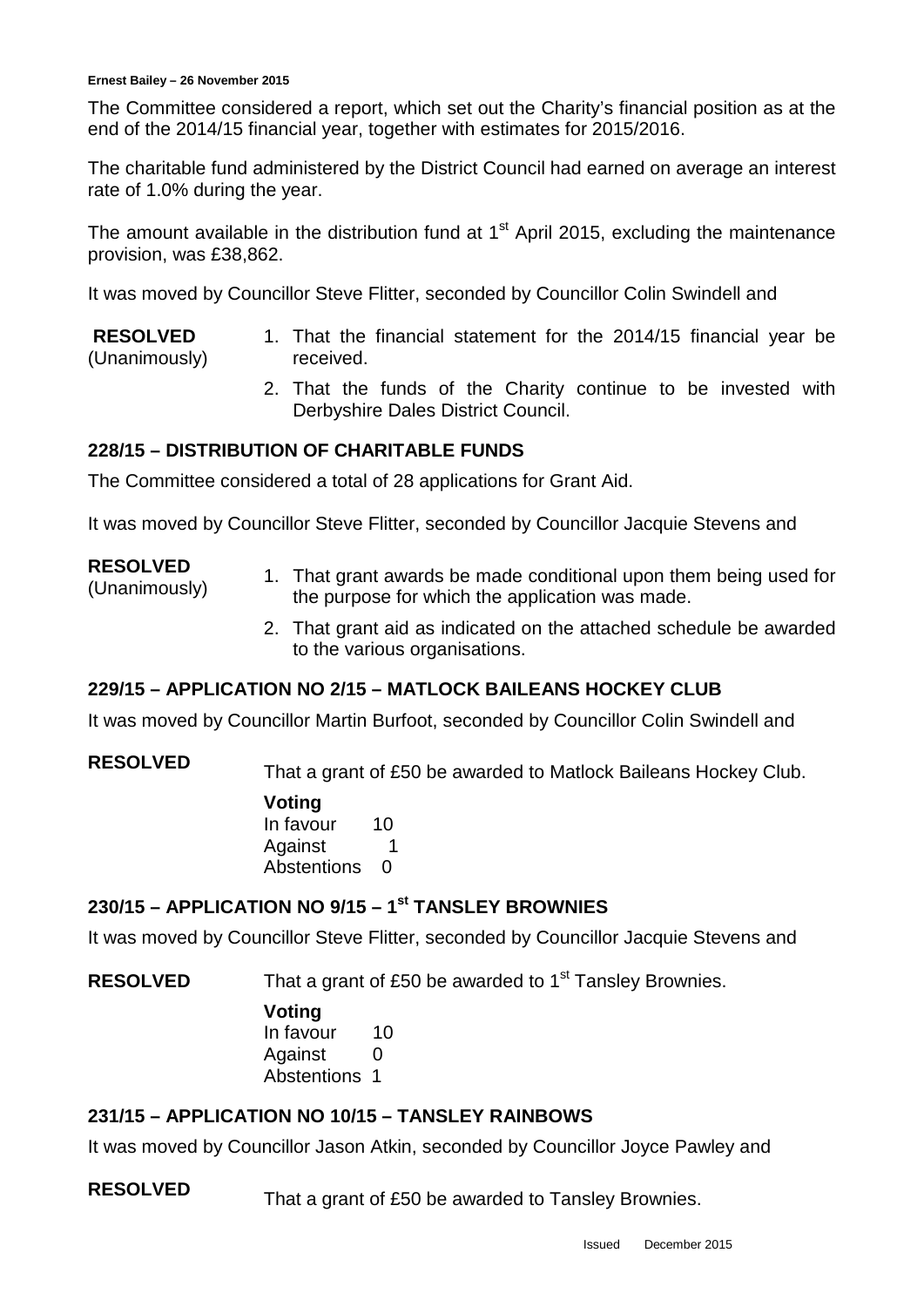**Voting** In favour 10 Against 0

Abstentions 1

### **232/15 – APPLICATION NO 11/15 – HURST FARM COMMUNITY ASSOCIATION**

It was moved by Councillor Martin Burfoot, seconded by Sue Burfoot and

# **RESOLVED** That a grant of £100 be awarded to Hurst Farm Community Centre.

**Voting** In favour 7 Against 3 Abstentions 1

## **233/15 – APPLICATION NO 17/15 – MATLOCK EAUBONNE TWINNING ASSOCIATION**

It was moved by Councillor Jason Atkin, seconded by Colin Swindell and

**RESOLVED** That a grant of £50 be awarded to the Matlock Eaubonne Twinning Association.

> **Voting** In favour 7 Against 0 Abstentions 4

# **234/15 – APPLICATION NOs 18/15 & 19/15 – THE HARRISON ALMSHOUSES CHARITY, MATLOCK & CHURCH IN THE PEAK, MATLOCK**

It was moved by Councillor Colin Swindell, seconded by Councillor Joyce Pawley and

#### **RESOLVED**

- RESOLVED<br>(Unanimously) 1. That a grant of £100 be awarded to The Harrison Almshouses Charity, Matlock.
	- 2. That a grant of £200 be awarded to Church in the Peak, Matlock.

### **235/15 – APPLICATION NO 21/15 – BRITISH RED CROSS**

A motion was moved by Councillor Sue Burfoot and seconded by Councillor Jacquie Stevens to award a grant of £75 to the British Red Cross.

### **Voting**

In favour 3 Against 7 Abstentions 1

The Chairman declared the motion LOST.

It was moved by Councillor Colin Swindell, seconded by Councillor Sue Burfoot and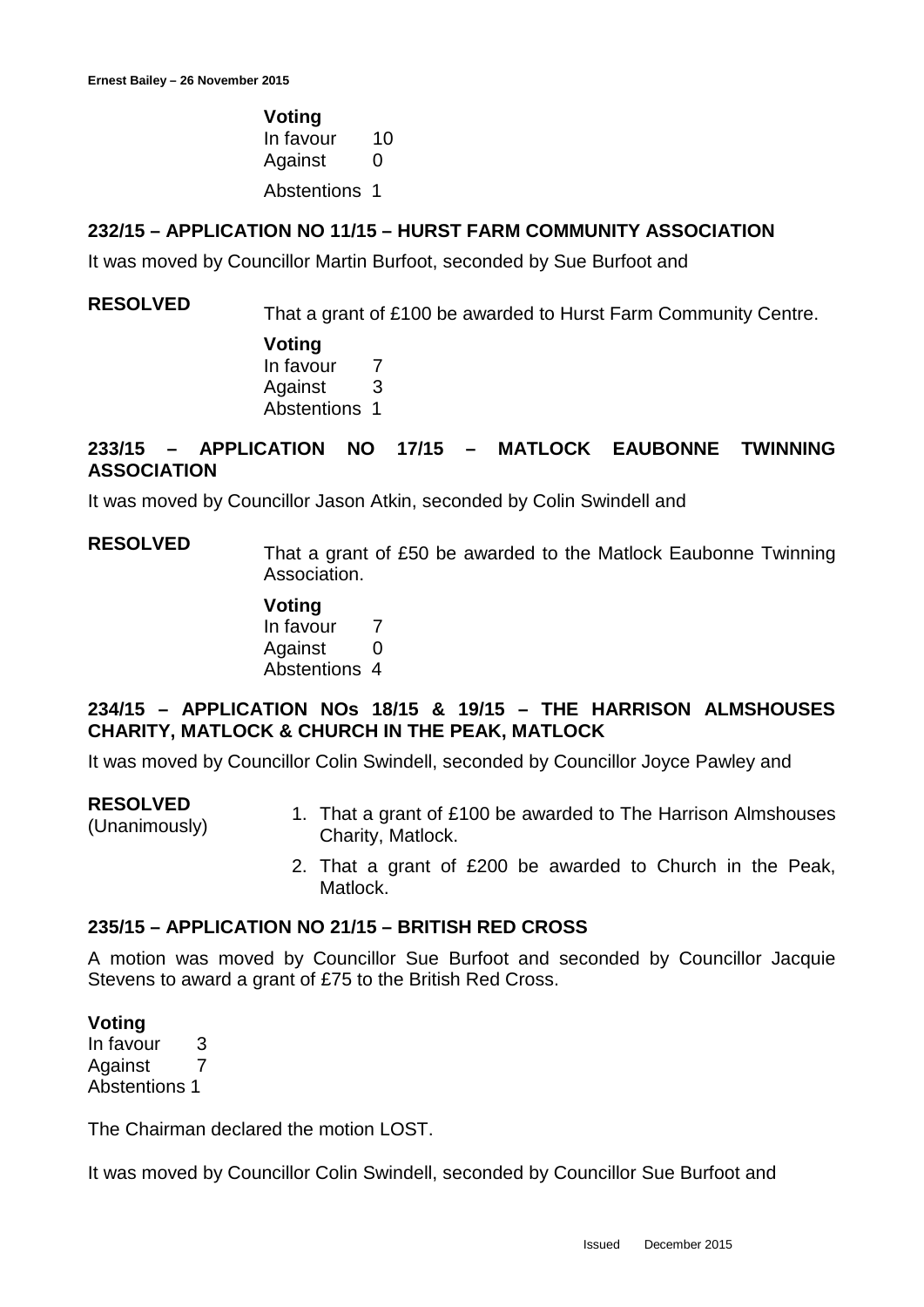**RESOLVED** That a grant of £50 be made to the British Red Cross. **Voting** In favour 7 Against 0 Abstentions 4

## **236/15 – DISTRIBUTION OF CHARITBALE FUNDS - 2016**

It was moved by Councillor Steve Flitter, seconded by Councillor Jason Atkin and

### **RESOLVED**

- EXESUCTED<br>(Unanimously) 1. That the availability of funds be advertised at the appropriate<br>time to enable applications to be applicated in outumn 2016 time to enable applications to be considered in autumn 2016.
	- 2. That the application form be revised, to accommodate both individual and group applications, and to request more in depth information from the applicant on financial need, to enable the Trust to target resources more effectively.

#### **MEETING CLOSED – 6.35 pm**

### **CHAIRMAN**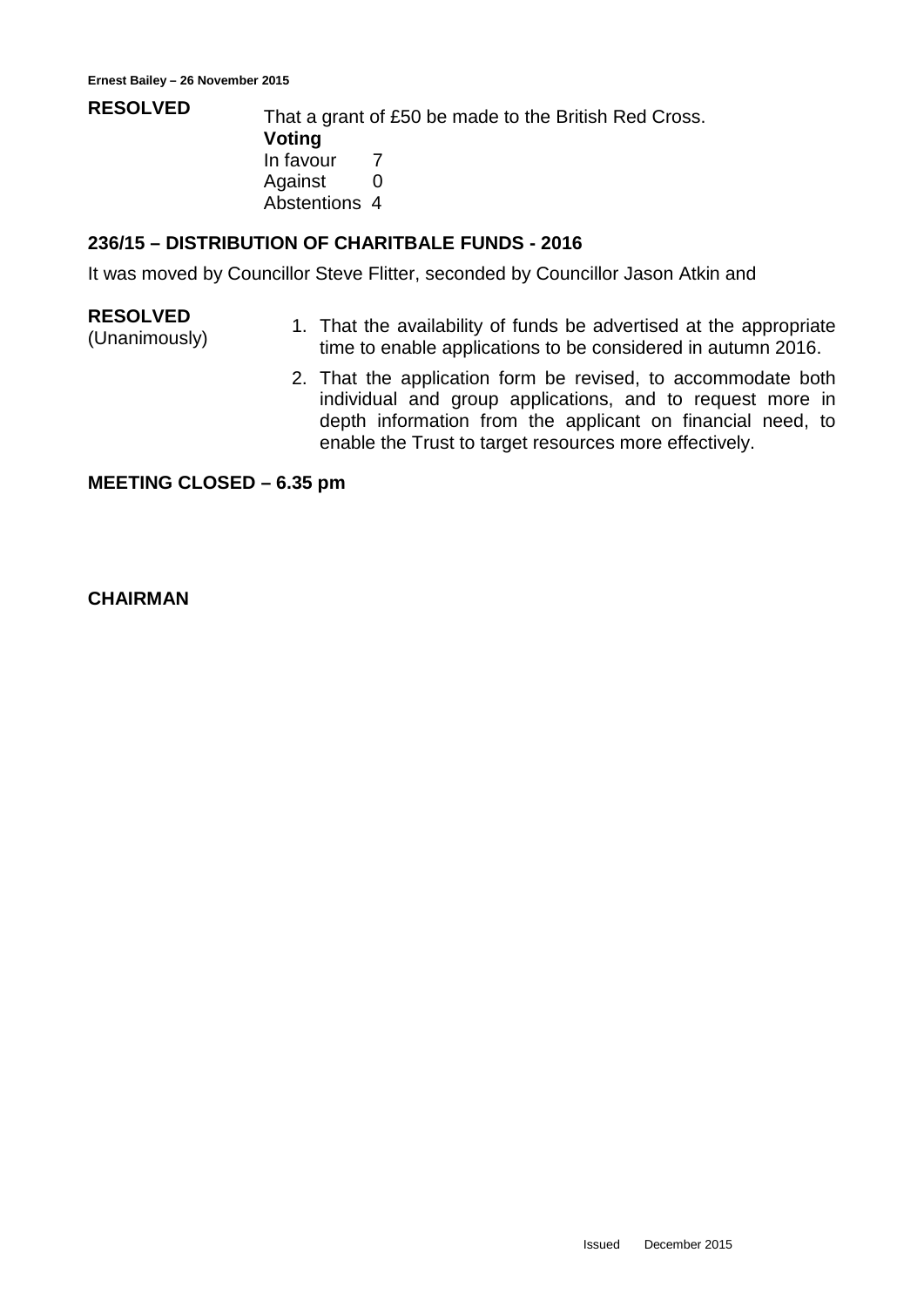# **THE ERNEST BAILEY CHARITY- SCHEDULE OF GRANTS AWARDED 2015**

| <b>NO</b> | <b>ORGANISATION</b>                                                             | <b>PROJECT/PURPOSE</b>                                                                                                                                                                                                                                                                                                | <b>GRANT</b><br><b>AWARDED</b> |
|-----------|---------------------------------------------------------------------------------|-----------------------------------------------------------------------------------------------------------------------------------------------------------------------------------------------------------------------------------------------------------------------------------------------------------------------|--------------------------------|
| 1/15      | Chesterfield<br>Ladies FC                                                       | <b>Football kit</b><br><b>Reason for £0 award</b> – although has some local<br>members, club based out of area                                                                                                                                                                                                        | £0                             |
| 3/15      | Matlock<br>Park<br><b>Bowls Club</b>                                            | To provide a sprinkler system to water the green                                                                                                                                                                                                                                                                      | £75                            |
| 4/15      | Dale<br>Darley<br>Juniors<br>Under<br><b>11s Hurricanes</b>                     | To purchase rain jackets for the team<br><b>Reason for £0 award – full amount awarded from</b><br>Local Project Fund                                                                                                                                                                                                  | £0                             |
| $5/15$    | All Saints<br>Cub<br>Pack                                                       | To provide a Crate Stacking Activity at camp                                                                                                                                                                                                                                                                          | £50                            |
| 6/15      | 1 <sup>st</sup> Matlock Green<br>Rainbows                                       | To replenish stocks of pencils, crayons, felt tip pens,<br>scissors, glue and new craft equipment                                                                                                                                                                                                                     | £50                            |
| 7/15      | 1 <sup>st</sup><br>Cromford<br><b>Brownies</b>                                  | Trip to pantomime at Buxton Opera House plus<br>Christmas crafts for a Brownie session at the end of<br>term                                                                                                                                                                                                          | £50                            |
| 8/15      | 1 <sup>st</sup><br>Cromford<br>Rainbows                                         | pantomime trip, 'Going Potty'<br>Buxton<br>visit and<br>purchase of new crafts                                                                                                                                                                                                                                        | £50                            |
| 12/15     | Cromford<br>Community<br>Centre<br>Association                                  | To provide permanent signage to promote the<br>continuous use of the community centre                                                                                                                                                                                                                                 | £50                            |
| 13/15     | Friends of Castle<br>View                                                       | To support additional extra-curricular resources for<br>pupils                                                                                                                                                                                                                                                        | £50                            |
| 14/15     | Dale<br>Darley<br><b>Primary School</b>                                         | Developing school grounds for use as Forest School<br><b>Reason for £0 award – award from the District</b><br>Council's Waste & Recycling Fund                                                                                                                                                                        | £0                             |
|           | 15/15   Matlock<br>Pre-<br>School Playgroup                                     | Communications and language resources for children<br>with English as an additional language and children<br>who have additional speech and language needs and<br>multicultural resources                                                                                                                             | £50                            |
| 16/15     | <b>Friends</b><br>of<br><b>Tansley School</b>                                   | To resurface and develop the school playground<br>including equipment                                                                                                                                                                                                                                                 | £50                            |
| 20/15     | Groundwork<br>(On<br>behalf<br>οf<br><b>Denefields</b><br>Volunteer<br>Rangers) | To assist the Denefields Volunteer Rangers with a<br>project to benefit wildlife on the Denefields Nature<br>Reserve. Purchase of wildflower seed & plug plants,<br>bulbs and butterfly & bee friendly shrubs and flowers<br><b>Reason for £0 award – award from the District</b><br>Council's Waste & Recycling Fund | £0                             |
| 22/15     | <b>Starkholmes</b><br>&<br>District Thursday<br>Club                            | To facilitate regular social activities and entertainment<br>to help give a good social atmosphere within the club<br>and<br>improve<br>lifestyle<br>members<br>to<br>contented<br>psychological state in their daily lives.                                                                                          | £50                            |